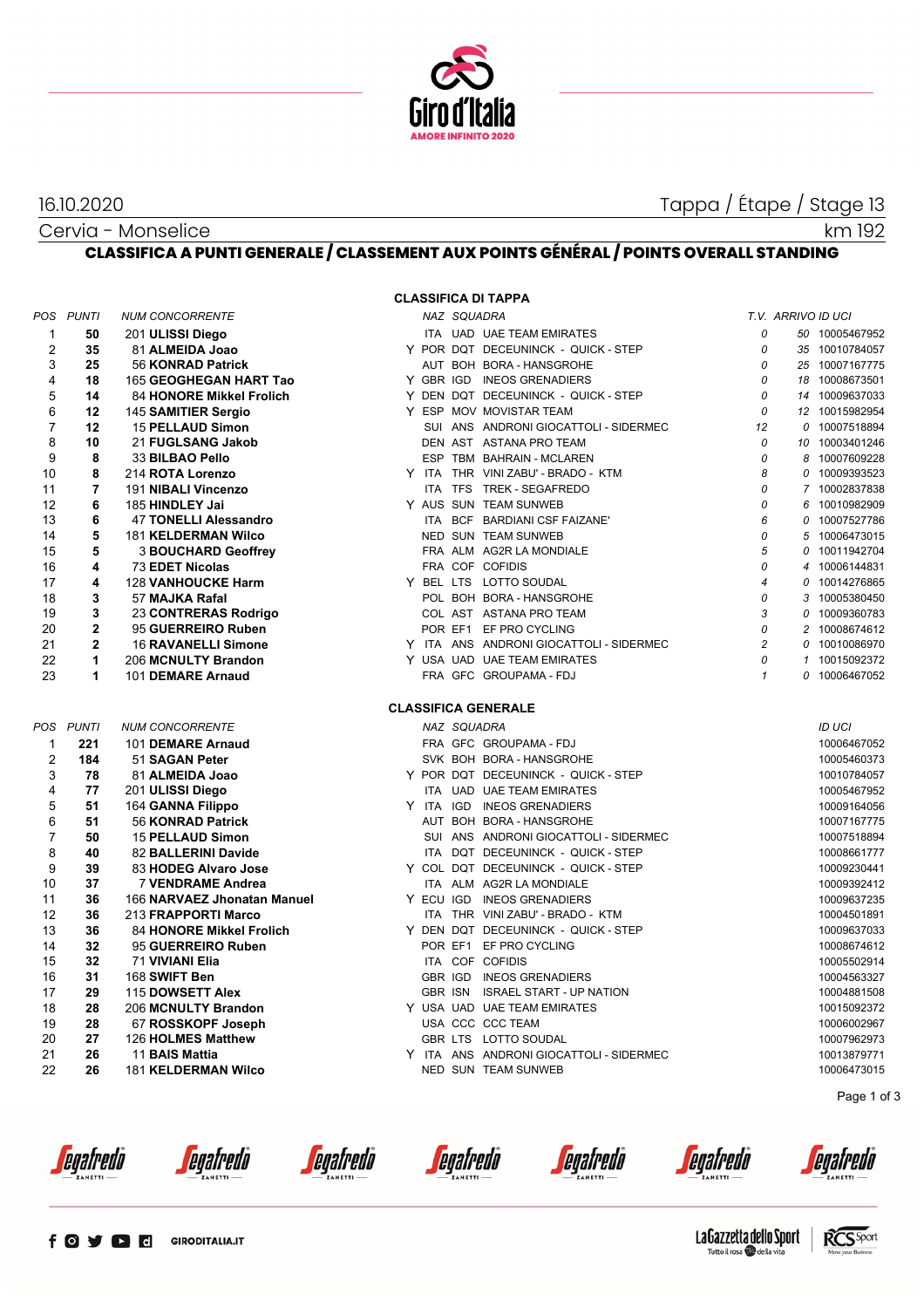

16.10.2020 Tappa / Étape / Stage 13

km 192

Cervia - Monselice **CLASSIFICA A PUNTI GENERALE / CLASSEMENT AUX POINTS GÉNÉRAL / POINTS OVERALL STANDING**

## **CLASSIFICA GENERALE**

|    | POS PUNTI      | <b>NUM CONCORRENTE</b>              |  | NAZ SQUADRA |                                         | <b>ID UCI</b> |
|----|----------------|-------------------------------------|--|-------------|-----------------------------------------|---------------|
| 23 | 26             | 167 PUCCIO Salvatore                |  |             | ITA IGD INEOS GRENADIERS                | 10005587887   |
| 24 | 26             | 205 GAVIRIA Fernando                |  |             | COL UAD UAE TEAM EMIRATES               | 10008656828   |
| 25 | 25             | 17 RESTREPO Jhonatan                |  |             | COL ANS ANDRONI GIOCATTOLI - SIDERMEC   | 10009037552   |
| 26 | 25             | 24 FELLINE Fabio                    |  |             | ITA AST ASTANA PRO TEAM                 | 10005982456   |
| 27 | 24             | 165 GEOGHEGAN HART Tao              |  |             | Y GBR IGD INEOS GRENADIERS              | 10008673501   |
| 28 | 24             | 202 BJERG Mikkel                    |  |             | Y DEN UAD UAE TEAM EMIRATES             | 10015825936   |
| 29 | 24             | 114 CIMOLAI Davide                  |  |             | ITA ISN ISRAEL START - UP NATION        | 10028417041   |
| 30 | 23             | 92 CAICEDO Jonathan                 |  |             | ECU EF1 EF PRO CYCLING                  | 10009484358   |
| 31 | 22             | 21 FUGLSANG Jakob                   |  |             | DEN AST ASTANA PRO TEAM                 | 10003401246   |
| 32 | 21             | 162 CASTROVIEJO NICOLAS Jonathan    |  |             | ESP IGD INEOS GRENADIERS                | 10004617180   |
| 33 | 21             | <b>32 BATTAGLIN Enrico</b>          |  |             | ITA TBM BAHRAIN - MCLAREN               | 10005467447   |
| 34 | 20             | 127 OLDANI Stefano                  |  |             | Y ITA LTS LOTTO SOUDAL                  | 10014972538   |
| 35 | 18             | 185 HINDLEY Jai                     |  |             | Y AUS SUN TEAM SUNWEB                   | 10010982909   |
| 36 | 18             | <b>36 PADUN Mark</b>                |  |             | Y UKR TBM BAHRAIN - MCLAREN             | 10010096569   |
| 37 | 18             | <b>72 CONSONNI Simone</b>           |  |             | ITA COF COFIDIS                         | 10007890730   |
| 38 | 18             | 207 MOLANO BENAVIDES Juan Sebastian |  |             | COL UAD UAE TEAM EMIRATES               | 10008971268   |
| 39 | 17             | <b>128 VANHOUCKE Harm</b>           |  |             | Y BEL LTS LOTTO SOUDAL                  | 10014276865   |
| 40 | 17             | 93 CLARKE Simon                     |  |             | AUS EF1 EF PRO CYCLING                  | 10003032949   |
| 41 | 17             | 43 FIORELLI Filippo                 |  |             | ITA BCF BARDIANI CSF FAIZANE'           | 10010643207   |
| 42 | 16             | 211 VISCONTI Giovanni               |  |             | ITA THR VINI ZABU' - BRADO - KTM        | 10003105600   |
| 43 | 15             | 191 NIBALI Vincenzo                 |  |             | ITA TFS TREK - SEGAFREDO                | 10002837838   |
| 44 | 15             | <b>16 RAVANELLI Simone</b>          |  |             | Y ITA ANS ANDRONI GIOCATTOLI - SIDERMEC | 10010086970   |
| 45 | 14             | <b>46 ROMANO Francesco</b>          |  |             | Y ITA BCF BARDIANI CSF FAIZANE'         | 10011133863   |
| 46 | 14             | 33 BILBAO Pello                     |  |             | ESP TBM BAHRAIN - MCLAREN               | 10007609228   |
| 47 | 14             | 118 ZABEL Rick                      |  |             | GER ISN ISRAEL START - UP NATION        | 10007506366   |
| 48 | 13             | 57 MAJKA Rafal                      |  |             | POL BOH BORA - HANSGROHE                | 10005380450   |
| 49 | 12             | 122 DE GENDT Thomas                 |  |             | BEL LTS LOTTO SOUDAL                    | 10004816739   |
| 50 | 12             | 18 RUMAC Josip                      |  |             | CRO ANS ANDRONI GIOCATTOLI - SIDERMEC   | 10007822729   |
| 51 | 12             | 145 SAMITIER Sergio                 |  |             | Y ESP MOV MOVISTAR TEAM                 | 10015982954   |
| 52 | 12             | 182 DENZ Nico                       |  |             | <b>GER SUN TEAM SUNWEB</b>              | 10008669659   |
| 53 | 11             | <b>47 TONELLI Alessandro</b>        |  |             | ITA BCF BARDIANI CSF FAIZANE'           | 10007527786   |
| 54 | 10             | 112 BRANDLE Matthias                |  |             | AUT ISN ISRAEL START - UP NATION        | 10005391564   |
| 55 | 9              | 62 ČERNY Josef                      |  |             | CZE CCC CCC TEAM                        | 10007523241   |
| 56 | 8              | 196 MOSCA Jacopo                    |  |             | ITA TFS TREK - SEGAFREDO                | 10007733914   |
| 57 | 8              | 154 O'CONNOR Ben                    |  |             | Y AUS NTT NTT PRO CYCLING               | 10009780513   |
| 58 | 8              | 218 ZARDINI Edoardo                 |  |             | ITA THR VINI ZABU' - BRADO - KTM        | 10005658114   |
| 59 | 8              | 214 ROTA Lorenzo                    |  |             | Y ITA THR VINI ZABU' - BRADO - KTM      | 10009393523   |
| 60 | 8              | 52 BENEDETTI Cesare                 |  |             | ITA BOH BORA - HANSGROHE                | 10004694073   |
| 61 | 8              | <b>44 LONARDI Giovanni</b>          |  |             | Y ITA BCF BARDIANI CSF FAIZANE'         | 10014704978   |
| 62 | $\overline{7}$ | 102 FRANKINY Kilian                 |  |             | SUI GFC GROUPAMA - FDJ                  | 10008672790   |
| 63 | 6              | 8 WARBASSE Lawrence                 |  |             | USA ALM AG2R LA MONDIALE                | 10006003270   |
| 64 | 6              | 124 HAGEN Carl Fredrik              |  |             | NOR LTS LOTTO SOUDAL                    | 10088502578   |
| 65 | 6              | 216 VAN EMPEL Etienne               |  |             | NED THR VINI ZABU' - BRADO - KTM        | 10008653592   |
| 66 | 6              | 141 CARRETERO Hector                |  |             | Y ESP MOV MOVISTAR TEAM                 | 10015833818   |
| 67 | 6              | <b>48 ZANA Filippo</b>              |  |             | Y ITA BCF BARDIANI CSF FAIZANE'         | 10015829370   |
| 68 | 6              | 64 GRADEK Kamil                     |  |             | POL CCC CCC TEAM                        | 10005750262   |
| 69 | 5              | 146 SEPULVEDA Eduardo               |  |             | ARG MOV MOVISTAR TEAM                   | 10006564860   |
| 70 | 5              | <b>3 BOUCHARD Geoffrey</b>          |  |             | FRA ALM AG2R LA MONDIALE                | 10011942704   |
|    |                |                                     |  |             |                                         | Page 2 of 3   |



*<u>egafredò</u>* 

*<u>egafredò</u>* 

*<u>egafredò</u>* 

*<u>egafredò</u>* 

*<u>egafredo</u>* 

egafredo